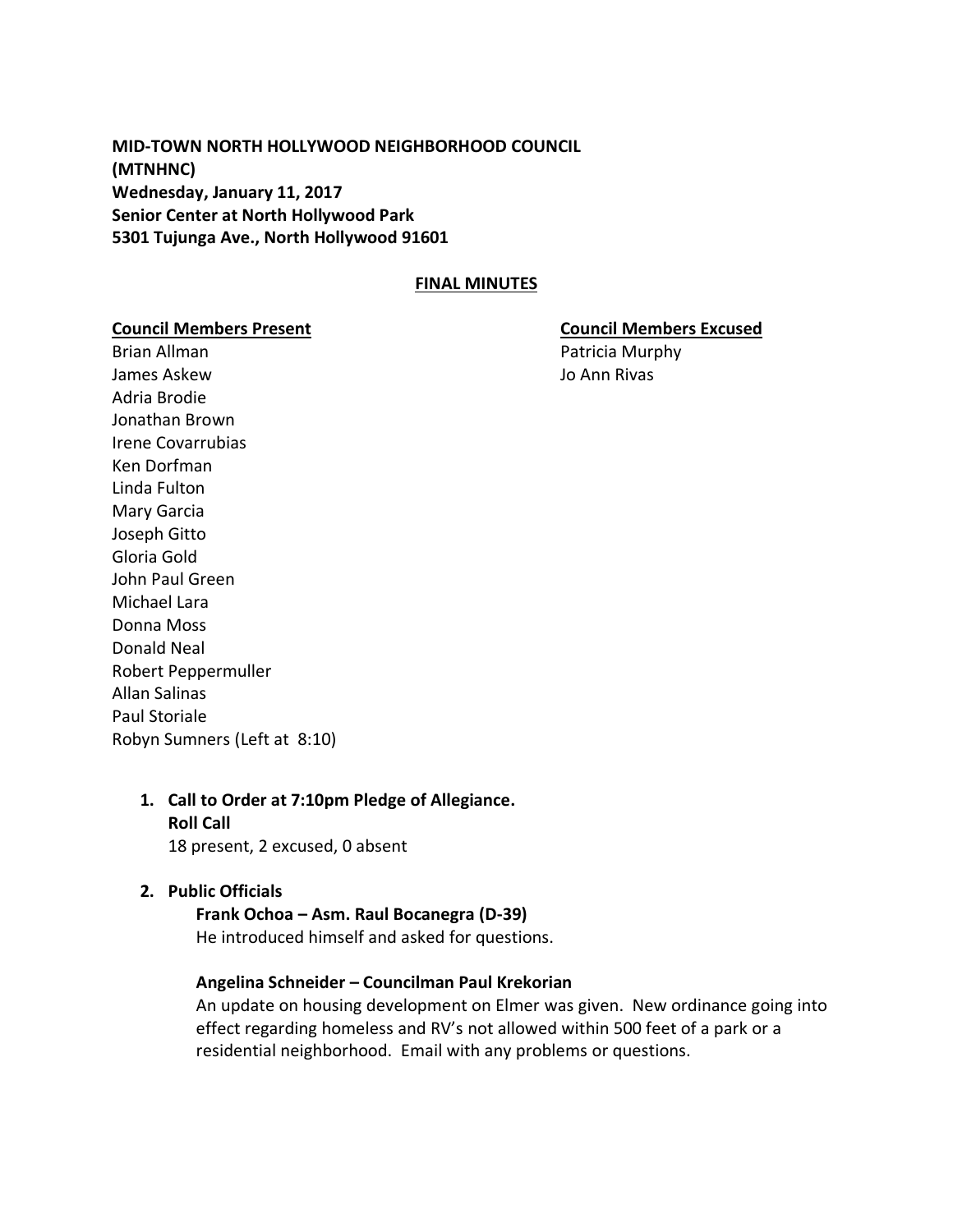#### **Dora Nunez – Ron Galperin**

An update was given on the Financial Planning Workshop January 25, 2017 at North Hollywood Library.

#### **Barry Stone - DONE**

2017 is a big year for neighborhood councils. MID TOWN NORTH HOLLYWOOD NEIGHBORHOOD COUNCIL celebrates its 15th Year.

Training is 3 weeks in the month of January 2017 once per week located Downtown LA. \$5,000 allocation Awards Ceremony is Saturday, January 14, 2017Film Liason meeting is January 26, 2017. Aging Seniors meeting is January 31, 2017. Live Ethics Training is January 23, 2017 at 5:30pm at the Marvin Braude Building.

#### **Michael Minjivar – Budget Advocate**

Reports are being finalized. The first draft of the White Paper will be available soon. Budget Day is February 25, 2017 at the Van Nuys City Hall – Feedback is needed.

## **3. Public Comments on Non-Agenda Items**

#### **Matthew Fine**

He discussed the homeless, water standing, broken street light, Magnolia needs to be cleaned up.

## **Scott Bromer – Professional Fund Raiser for Northridge Medical Center**

Represents Center for Assault, Truth and Services - Run/Walk is April 22, 2017. They request neighborhood councils sponsor a mile marker or T Sign to support the community.

# **4. Presentation, Discussion and Possible Motion: Approval of November meeting minutes**

# *Paul Storiale brought a motion to approve November 2016 Meeting Minutes, seconded by Allan Salinas*

**18 AYES:**Brian Allman, James Askew, Adria Brodie, Jonathan Brown, Irene Covarrubias, Ken Dorfman, Linda Fulton, Mary Garcia, Joseph Gitto, Gloria Gold, John Paul Green, Michael Lara, Donna Moss, Donald Neal, Robert Peppermuller, Allan Salinas, Paul Storiale, Robyn Sumners

# **5. Presentation, Discussion and Possible Motion: Approval of Treasurer's Report (MER)**

*James Askew brought a motion to approve the Treasurer's Report (MER) for November and December 2016, seconded by Robert Peppermuller*

**13 AYES:**Brian Allman, James Askew, Adria Brodie, Jonathan Brown, Irene Covarrubias, Ken Dorfman, Mary Garcia, Gloria Gold, John Paul Green, Robert Peppermuller, Allan Salinas, Paul Storiale, Robyn Sumners

**5 INELLIGIBLE:** Michael Lara, Joseph Gitto, Donna Moss, Linda Fulton, Donald Neal **VOTE: (13-0-0-5) MOTION PASSES**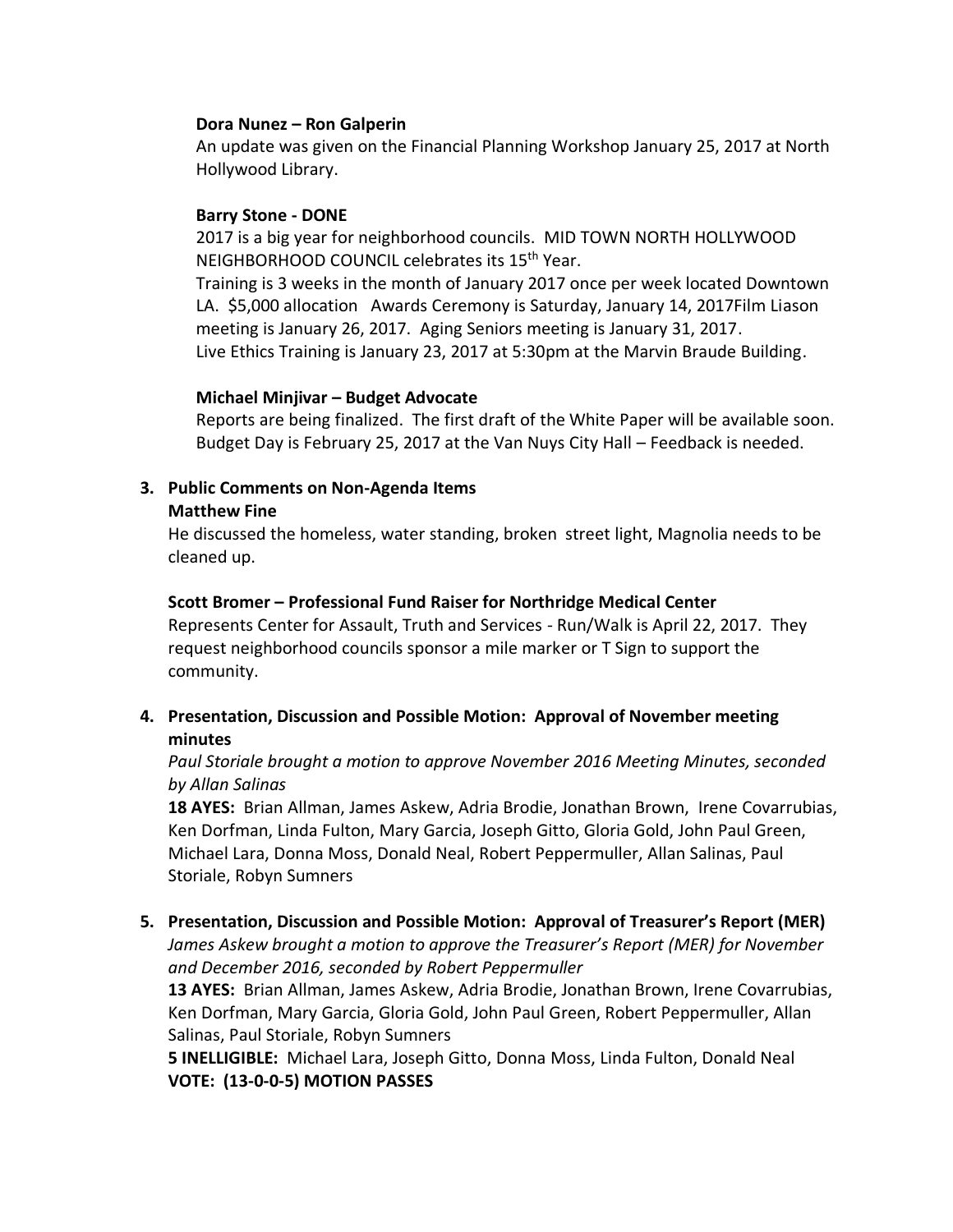**6. Presentation, Discussion and Possible Motion with respect to 5509 Fulcher Avenue, North Hollywood, CA 91606. Zoning Adjustment for one new 368 Sq ft. apartment unit. (This was approved by the Planning Land Use Housing and Transportation Committee)**

*Motion by Ken Dorfman that Mid Town North Hollywood Neighborhood Council approve 5509 Fulcher Avenue, North Hollywood, CA 91606. Zoning Adjustment for one new 368 Sq ft. apartment unit, seconded by Adria Brodie*

**18 AYES:**Brian Allman, James Askew, Adria Brodie, Jonathan Brown, Irene Covarrubias, Ken Dorfman, Linda Fulton, Mary Garcia, Joseph Gitto, Gloria Gold, John Paul Green, Michael Lara, Donna Moss, Donald Neal, Robert Peppermuller, Allan Salinas, Paul Storiale, Robyn Sumners

**VOTE: (18-0-0) MOTION PASSES**

**7. Presentation, Discussion and Possible Motion with respect to 11749 & 11757 Hamlin Street, North Hollywood, CA to replace with 10 single family homes. (This was approved to be presented to the board by the Planning Land-Use Housing and Transportation Committee)**

No action taken as presenters were absent.

**8. Presentation, Discussion and Possible Motion with respect to 11337 & 11343 Miranda Street, North Hollywood, CA 91601 to replace with 9 single family homes. (This was approved to be presented to the board by the Planning Land-Use Housing and Transportation Committee)**

No action was taken as presenters are absent.

- **9. Presentation, Discussion and Possible Motion: To approve or deny the request of "Division – Separation" The Laurel Grove Homeowners Association seeks to become its own neighborhood council. This group would like part of our area to become their area. Proposed boundaries: Oxnard Street to Victory Blvd. – Colfax to Whitsett.** No action was taken.
- **10. Presentation, Discussion and Possible Motion: Up to \$1,500 for graffiti coat product for a mural recently completed on Chandler Blvd. The coating secures the integrity of the mural due to vandalism. With this coating, graffiti becomes easy to remove and repair. Councilman Krekorian's office will match this grant** Item #10 was tabled.
- **11. Presentation, Discussion and Possible Motion: Up to \$250 for our continued support of the Annual Green Living Fair Event for another successful community outreach event. Money is for Food, Snacks and Water. This will be the 4th consecutive year of this event and will take place at Laurel Canyon/Moorpark in Studio City** *Gloria Gold brought a motion that Mid Town North Hollywood Neighborhood Council approve up to \$250 for our continued support of the Annual Green Living Fair Event for another successful community outreach event. Money is for Food, Snacks and water.*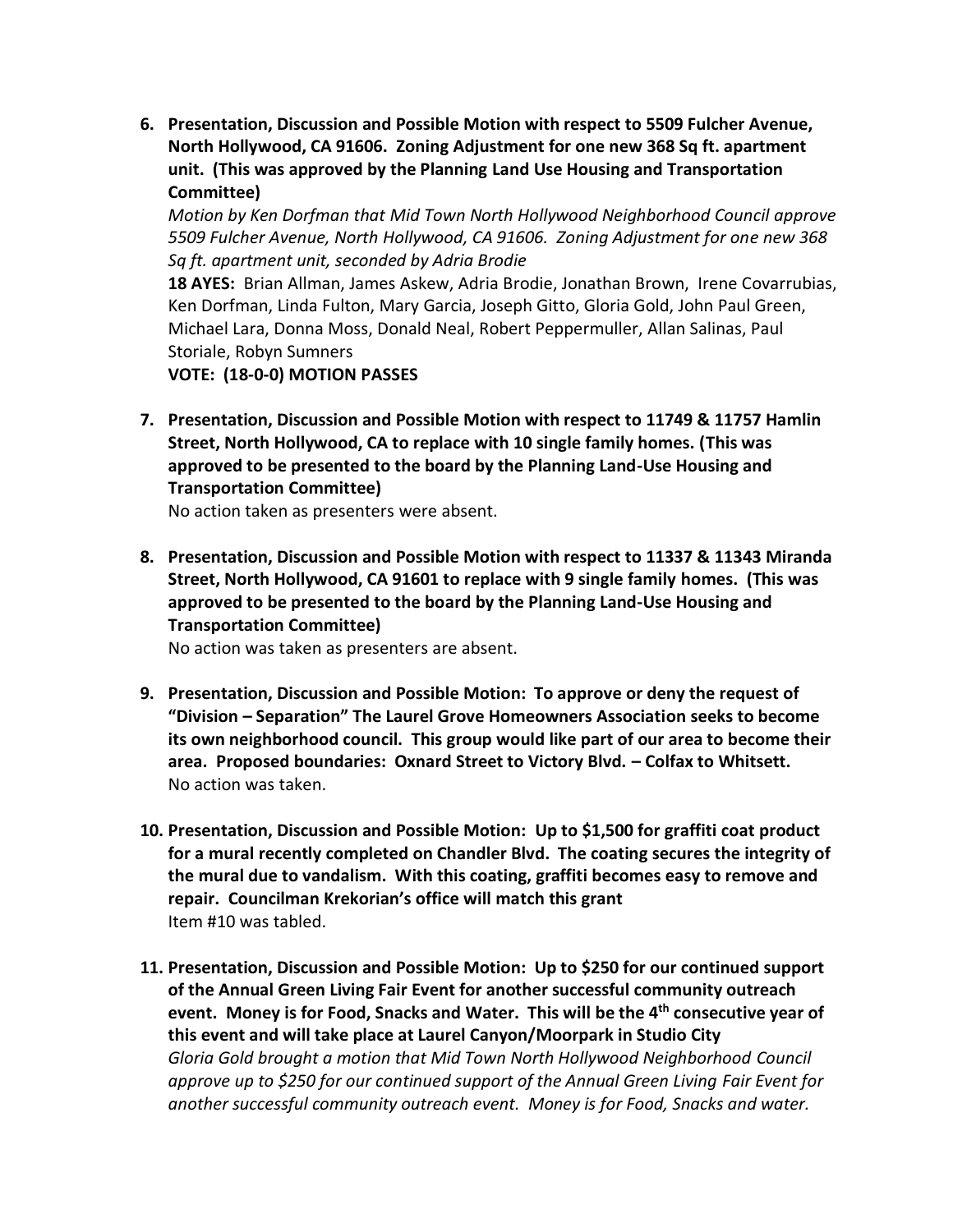*This will be the 4th consecutive year of this event and will take place at Laurel Canyon/Moorpark in Studio City, seconded by Alan Salinas*

**12 AYES:**Brian Allman, James Askew, Adria Brodie, Jonathan Brown, Irene Covarrubias, Ken Dorfman, Mary Garcia, Gloria Gold, John Paul Green, Robert Peppermuller, Allan Salinas, Paul Storiale

**5 INELLIGIBLE:** Michael Lara, Joseph Gitto, Donna Moss, Linda Fulton, Donald Neal **VOTE: (12-0-0-5) MOTION PASSES**

**12. Presentation, Discussion and Possible Motion: \$250 to support the annual banquet celebration by VANC (Valley Alliance of Neighborhood Councils) on March 9 th at Carla's Café in Studio City. This is the 14th Consecutive year the 36 San Fernando Valley Neighborhood Council members have come together to Celebrate each other and our accomplishments.**

*Alan Salinas brought a motion that Mid Town North Hollywood Neighborhood Council approve \$250 to support the annual banquet celebration by VANC (Valley Alliance of Neighborhood Councils) on March 16th at Carla's Café in Studio City. This is the 14th Consecutive year the 36 San Fernando Valley Neighborhood Council members have come together to Celebrate each other and our accomplishments, seconded by Jonathan Brown*

**11 AYES:**Brian Allman, James Askew, Adria Brodie, Jonathan Brown, Irene Covarrubias, Ken Dorfman, Mary Garcia, Gloria Gold, Robert Peppermuller, Allan Salinas, Paul Storiale **1 NAY:** John Paul Green

**5 INELLIGIBLE:** Michael Lara, Joseph Gitto, Donna Moss, Linda Fulton, Donald Neal **VOTE: (11-1-0-5) MOTION PASSES**

**13. Presentation, Discussion and Possible Motion: \$100 for Water and Snacks for the Homeless Count on January 24th from 8am – 12am**

Adrea Brodie was recused from Item #13

*James Askew brought a motion that Mid Town North Hollywood Neighborhood Council approve \$100 for Water and Snacks for the Homeless Count on January 24th from 8am – 12am, seconded by Ken Dorfman*

**11 AYES:**Brian Allman, James Askew, Jonathan Brown, Irene Covarrubias, Ken Dorfman, Mary Garcia, Gloria Gold, John Paul Green, Robert Peppermuller, Allan Salinas, Paul **Storiale** 

**5 INELLIGIBLE:** Michael Lara, Joseph Gitto, Donna Moss, Linda Fulton, Donald Neal **VOTE: (11-0-0-5-1) MOTION PASSES**

**14. Volunteers needed for a discussion on cannabis per request by City Council President Herb Wesson. Requesting two additional board members along with Mary Garcia to address Cannabis use and Cannabis related businesses in the City of LA** Volunteers are Michael Lara, Linda Fulton, Ken Dorfman, Alan Salinas, Robert Peppermuller, John Paul Green